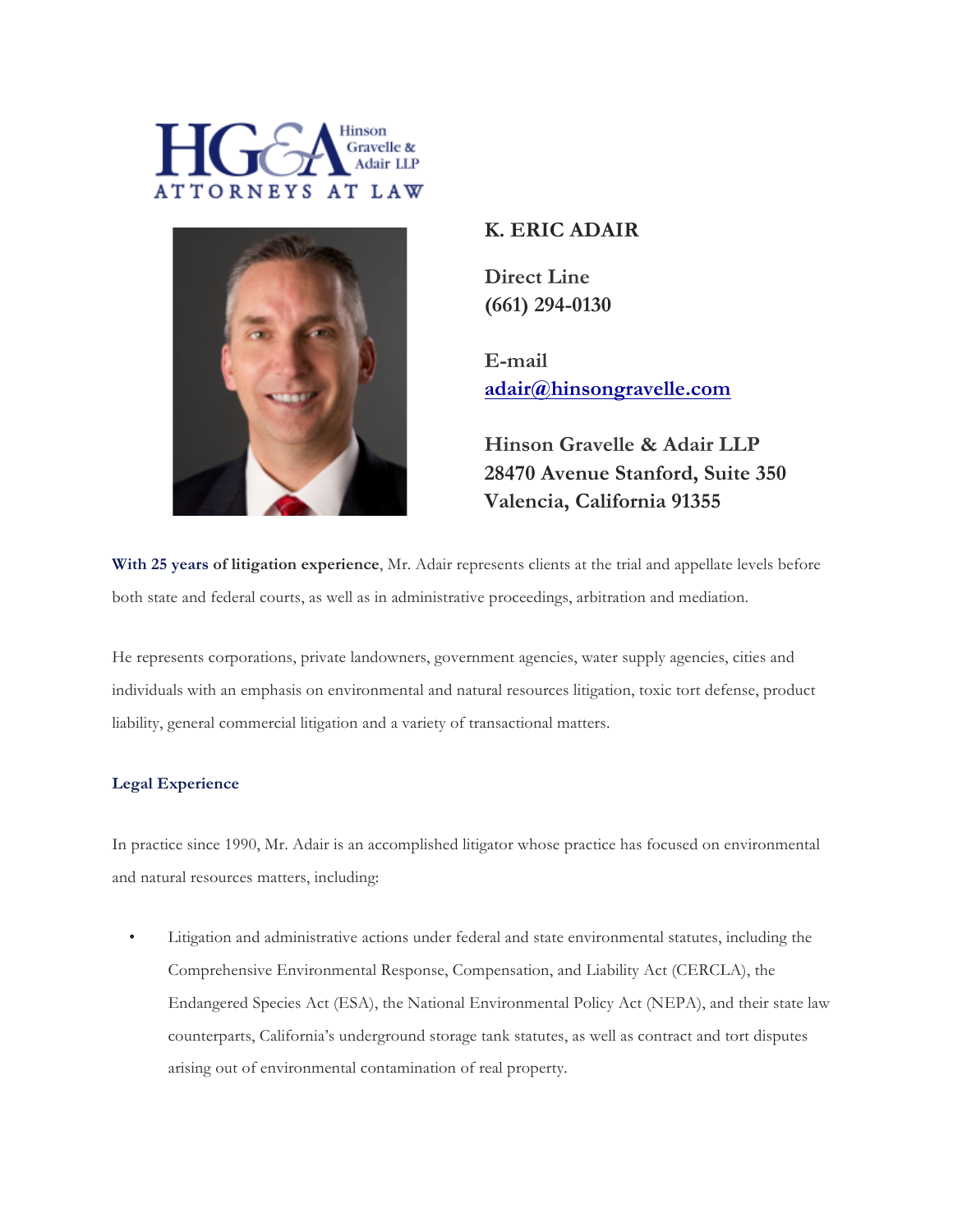- Defense of toxic tort litigation involving claimed human exposure to various chemicals and other agents, including perchlorate, trichloroethylene, hydrogen sulfide, methane gas, and asbestos, primarily associated with historic operations of oil fields, chemical and munitions plants, and other industrial facilities.
- Negotiation of real estate sales and acquisitions and other transactional matters involving environmentally-impacted properties and facilities.

Before joining Hinson Gravelle & Adair LLP, Mr. Adair worked in the legal department of Texaco Inc. where he handled a wide array of litigation and transactional matters. He was also employed as a senior associate in the environmental and natural resources and litigation departments of Gibson, Dunn & Crutcher's Los Angeles office. Mr. Adair served as a pro bono prosecutor for the Los Angeles City Attorney's Office upon successful completion of the Trial Attorney Project training program.

Mr. Adair has also distinguished himself as a leading expert on legal and environmental issues relating to the oil and gas well stimulation technique known as hydraulic fracturing, or "fracking," particularly as employed in California. He is a frequent speaker at conferences throughout California on the current state of the law on hydraulic fracturing and associated environmental concerns.

#### **Practice Examples**

- Represented Central Valley water agencies in Endangered Species Act litigation challenging biological opinions issued by federal agencies governing various endangered and threatened species, including Chinook salmon, steelhead, and Delta smelt. Prevailed on motions for injunctive relief, resulting in lessened restrictions on water supply, and on motions for summary judgment on both ESA and NEPA claims.
- Defended a large Kern County oilfield service company against a CERCLA Section 107 action alleging releases of hazardous substances at a disposal facility. Negotiated a full settlement of all claims in the early stages of litigation.
- Defended property owners in an action brought by the State Water Resources Control Board alleging violations of California's underground storage tank statutes at service station facilities throughout California's Central Valley. Obtained a dismissal of all clients.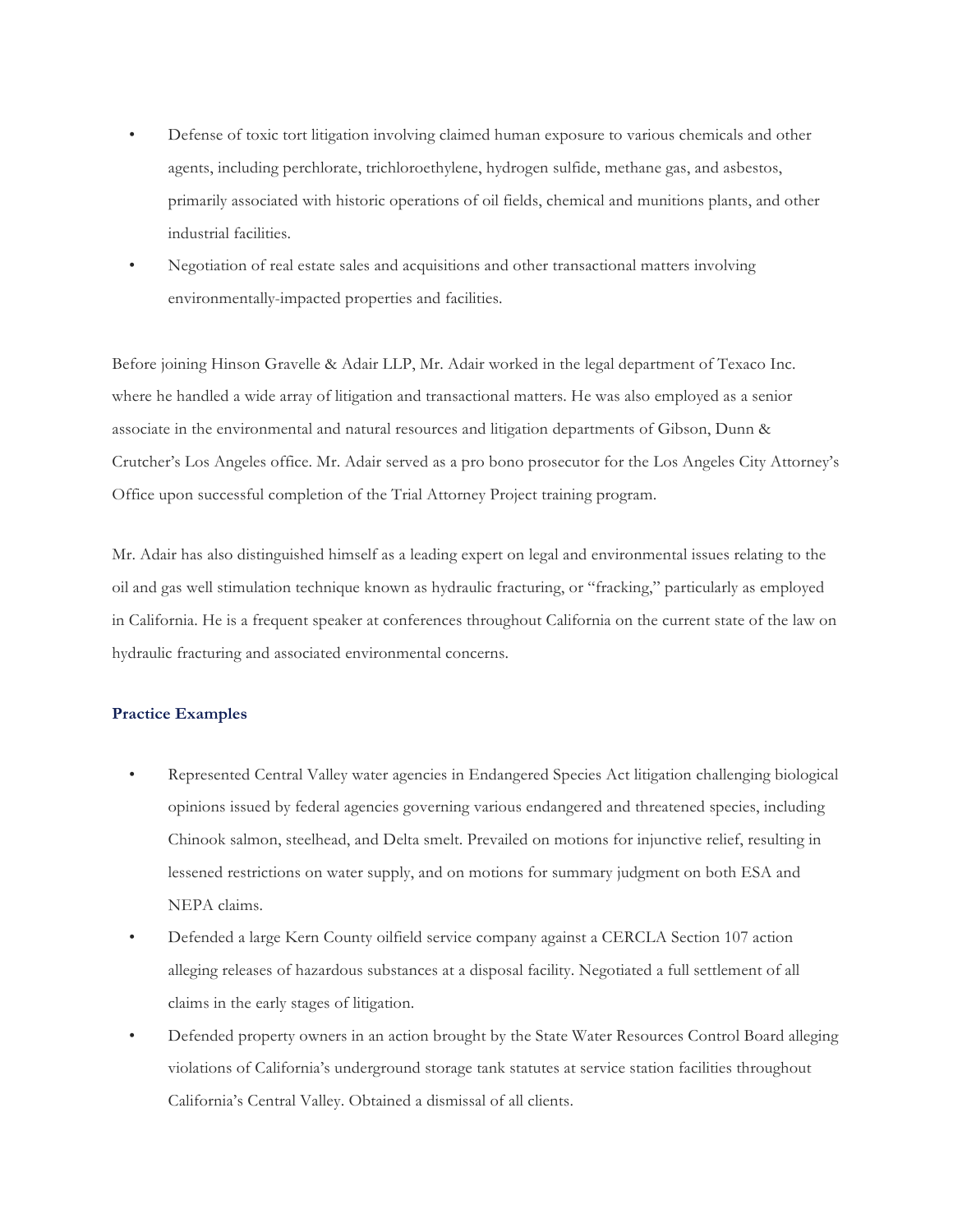- Defended shareholders of a rocket manufacturing company in toxic tort class action alleging exposure to perchlorate, trichloroethylene, and other chemicals in groundwater in and around Redlands, California. Obtained summary judgment for clients in early stages of litigation.
- Defended operator of historic oil field in *Newhall Land and Farming v. Kerr-McGee*, in which a major landowner and developer in Southern California alleged contamination of some 4,000 acres of former crude oil producing property by Kerr-McGee. Case successfully settled following summary judgment motions and motions in limine.
- Defended Southern California municipality in an administrative action arising out of a spill of untreated sewage in a major El Niño storm event. Case included successful writ petition to state court invalidating penalty imposed by regional water board.
- Represented a major Los Angeles law firm in defense of a legal malpractice case regarding the Belmont Learning Center, principally with respect to environmental issues. The core allegation was the claim of alleged unsafe conditions for school children due to hydrogen sulfide, methane gas, and associated oil field hazards. Case won on defense motion for summary judgment.
- Represented former employees of rocket manufacturer and related corporate entities in connection with depositions conducted in a series of actions brought by the City of Rialto and the State of California against various entities for an estimated \$200 million cleanup of perchlorate and trichloroethylene in the Rialto and Colton groundwater basins.
- Defended supplier of asbestos fibers contained in construction products in large docket (150+ cases) of personal injury and wrongful death actions in Southern California, overseeing cases from inception to successful motions for summary judgment, dismissal, or settlement.
- Defended valve manufacturer in a toxic tort action involving exposure to wide variety of chemicals at former munitions plant in Texas. Case settled in early stages of litigation.
- Represented several oil and chemical companies, including Texaco, Conoco, and El Paso Energy, in prosecution of environmental cost recovery actions against the companies' historic general liability insurers, recovering hundreds of millions of dollars to off-set environmental liabilities.
- Negotiated environmental provisions of stock acquisition agreement and associated transactional documents and performed due diligence associated with sale of aircraft parts manufacturer on environmentally-impacted property.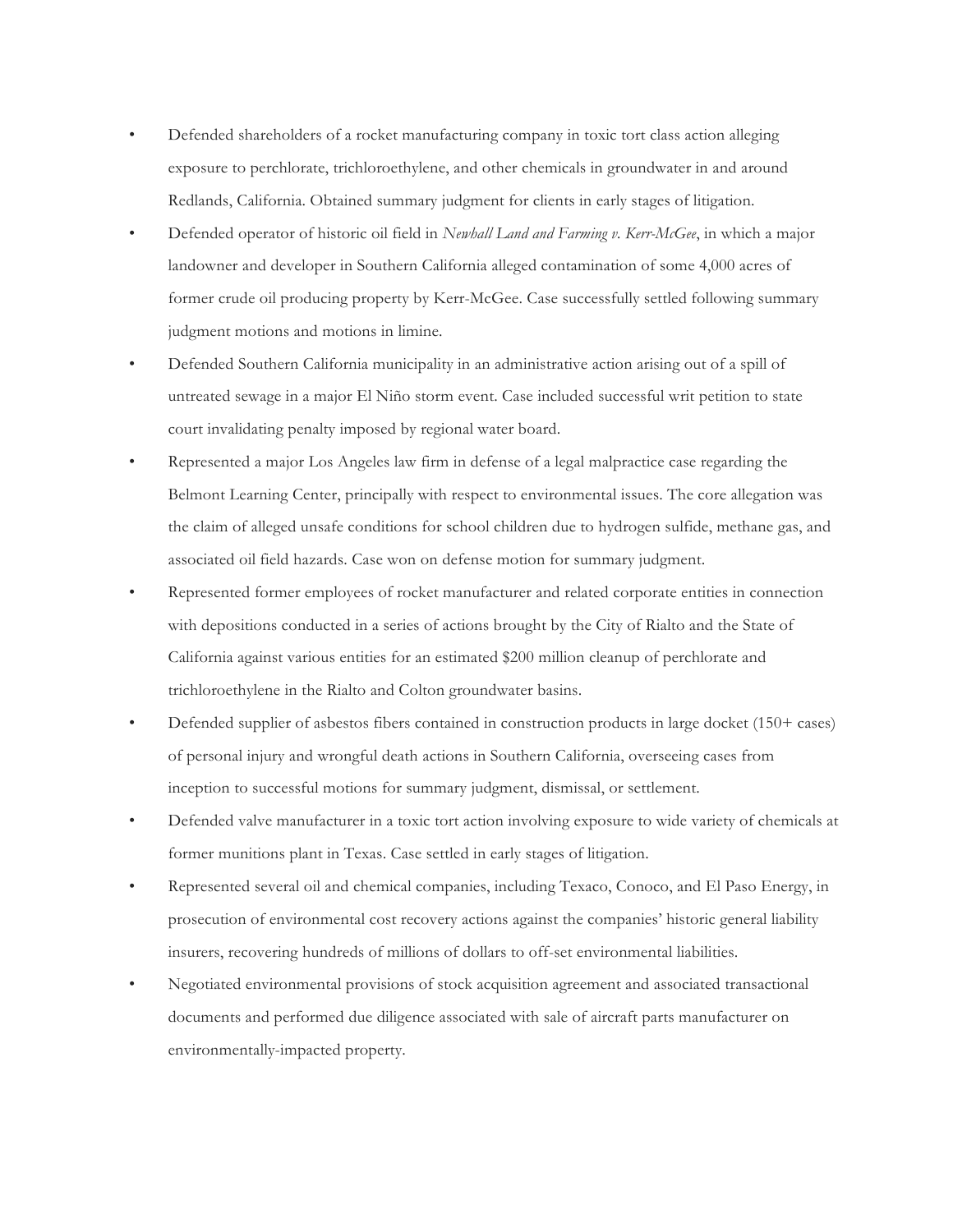- Represented telecommunications company in prosecution of breach of contract and fraud action involving acquisition of a television station, culminating in a multi-million dollar recovery for client.
- Defended valve manufacturer in product liability action involving permanent injury to operator of hydraulic machinery. Case involved novel factual and legal issues regarding the scope of workers' compensation protections and settled after appeal.
- As in-house counsel for Texaco, (a) defended company in large docket of personal injury actions involving operations throughout the western United States, including management and supervision of outside counsel, (b) participated in international cost-recovery team to obtain insurance proceeds for environmental liabilities in the United States and Europe, (c) provided advice to company on wide variety of transactional matters involving refining, marketing, and supply operations, and (d) managed all legal aspects of company's foreclosure on and management of large Los Angeles office building, including tenant issues, fire and life safety compliance, and asbestos remediation.
- Defended real estate developer in action alleging securities violations, breach of contract, and fraud arising out of a series of real estate transactions involving IRS Section 1031 exchanges. Case settled in early stages of litigation.

# **Reported Decisions**

- Consolidated Salmonid Cases, 791 F. Supp. 2d 802 (E.D. Cal. 2011)
- Consolidated Salmonid Cases, 713 F. Supp. 2d 1116 (E.D. Cal. 2010)
- Consolidated Salmonid Cases, 688 F. Supp. 2d 1013 (E.D. Cal. 2010)
- Lockheed Martin Corp. v. Superior Court (Carrillo), 131 Cal. Rptr. 2d 1 (2003)
- Lockheed Martin Corp. v. Superior Court (Carrillo), 94 Cal. Rptr. 2d 652 (2000)

# **Professional Activities & Affiliations**

- Executive Committee, State Bar of California Environmental Law Section, 2014-present
- Executive Committee, Los Angeles County Bar Association Environmental Law Section, 2012 present
- Board of Directors, American River Parkway Foundation, 2010-2011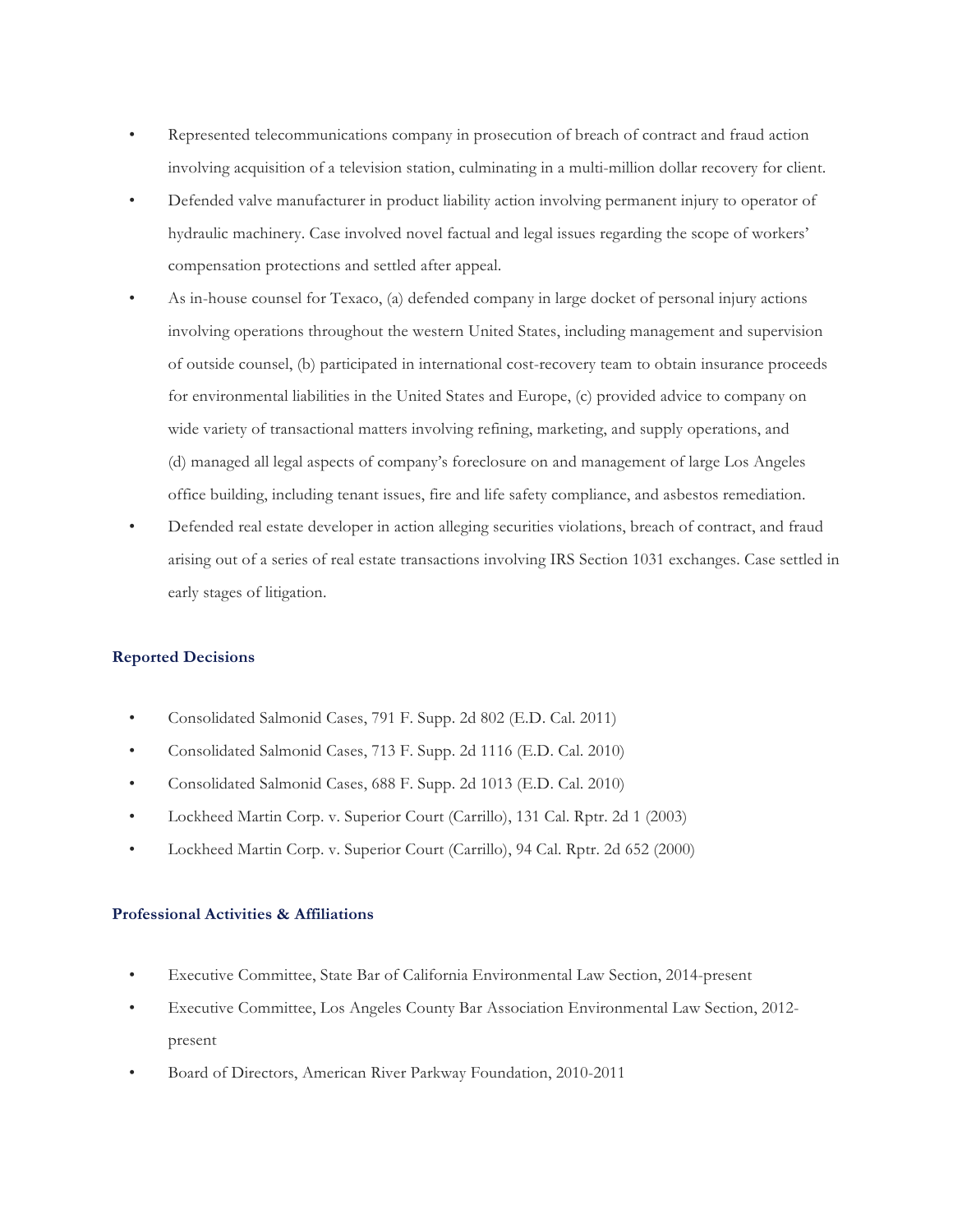#### **Conferences and Speaking Engagements**

- Conference Co-Chair, San Joaquin Valley "Your Voice" Conference, "How Blue Is Your Valley? Your Voice, Your Future: A Community Conference on Water in the San Joaquin Valley," April 2015
- Moderator, San Joaquin Valley "Your Voice" Conference Panel, "Fracking in the San Joaquin Valley: What Does It Mean to You and Your Water Supply?," April 2015
- Speaker, California Land Use & Planning Update Conference, "Local Regulation of Fracking," January 2015
- Speaker, Ventura County Bar Association Natural Resource Section, "Hydraulic Fracturing: An Update on the Regulation of Fracking in California," November 2014
- Chair, Los Angeles County Bar Association Environmental Law Section 13th Annual Fall Symposium, November 2014
- Speaker, State Bar of California Environmental Law Section Yosemite Environmental Law Conference, "Recent Developments in the Regulation of Fracking at the Local, State and Federal Levels," October 2014
- Co-Chair, Law Seminars International Hydraulic Fracturing Conference, "Hydraulic Fracturing in California: Developing Win-Win Strategies for Owners of Surface Rights and Drilling Rights," August 2014
- Speaker, Law Seminars International Hydraulic Fracturing Conference, "CBD v. BLM: NEPA and Hydraulic Fracturing," August 2014
- Speaker, Law Seminars International Tribal Water in California Conference, "New Developments Arising from Consumption of Water by New Energy Projects: What is the Interplay Between Energy Policy and Water Policy?," March 2014
- Speaker, National Business Institute Conference on Frack Law, "Environmental Concerns and Remedies," March 2014
- Speaker, The Seminar Group Hydraulic Fracturing Conference, "Hydraulic Fracturing Water Cycle: Wastewater Treatment and Disposal," February 2014
- Speaker, California Land Use & Policy Conference, "To Frack or Not to Frack: Potential Land Use Implications," January 2014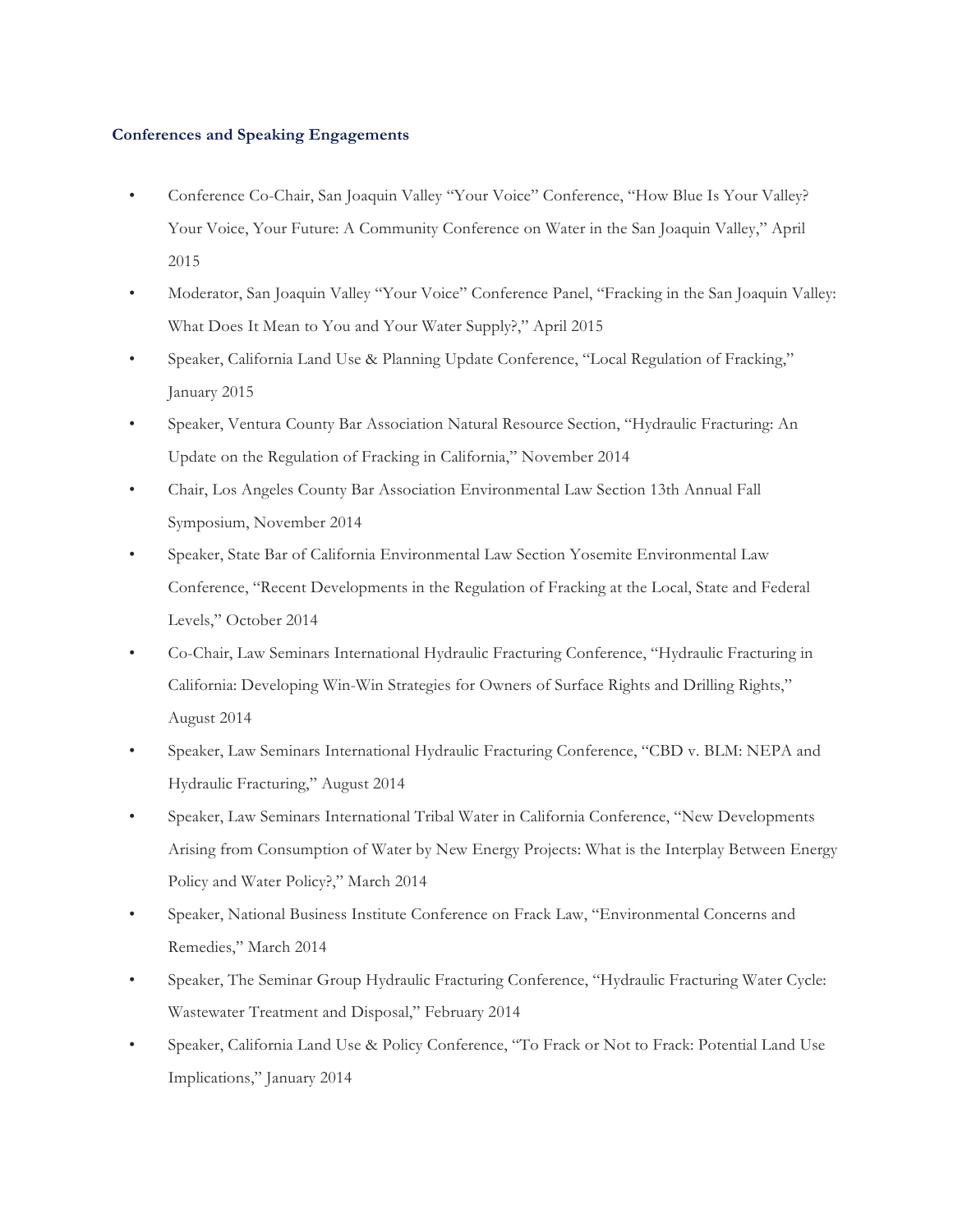- Speaker, Law Seminars International Hydraulic Fracturing Conference, "Update on Regulatory Initiatives and Activities at the Division of Oil, Gas, and Geothermal Resources," July 2013
- Forum Participant, Center for Science and Democracy at the Union of Concerned Scientists, "Science, Democracy, and Community Decisions on Fracking," July 2013
- Speaker, Strafford Publications Webinar, "CERCLA Liability Distribution: Emerging Trends: Establishing Arranger Liability and Divisibility of Liability Since Burlington Northern," July 2013
- Speaker, California Water Law & Policy Conference, "Hydraulic Fracturing in California: Economic Boom or Environmental Calamity?," April 2013
- Speaker, California District Attorneys Association Environmental Crimes Prosecution 101 Seminar, "Hydraulic Fracturing in California," April 2013
- Guest Lecturer, California State Polytechnic University, Pomona, "Hydraulic Fracturing: California's Energy Future or an Environmental Calamity?, " February 2013
- Speaker, Los Angeles County Bar Association Environmental Law Section Fall Symposium, "To Frack or Not to Frack: Energy Development and Environmental Concerns," November 2012
- Speaker, Strafford Publications Webinar, "CERCLA Liability Distribution: Emerging Trends: Establishing Arranger Liability and Divisibility of Liability Since Burlington Northern," April 2012
- Co-Author, "The Tucson Herpetological Society v. Salazar Decision and Its Progeny: A Move Away from Blind Deference to Agency Decision-Making," California Water Law and Policy Reporter, March 2012
- Moderator, State Bar of California Webinar, "Hydraulic Fracturing & Permitting What You Need to Know about 'Fracking' and What's at Stake in California," February 2012
- Speaker, KMTG Seminar on Financing and Development of Real Estate, "Oil Field Re-Use: Making Abandoned and Operating Oil and Gas Properties Suitable for Development," November 2010
- Speaker, KMTG Seminar on School Facilities and Finance, "Environmental Hot Topics: What to do with Underground Storage Tanks," March 2010
- Speaker, ABA Section on Environment, Energy, and Resources, "Corporate Legal Departments: Sharing Responsibility for a Twenty-First Century Docket with Outside Counsel," Fall Meeting 2005
- Moderator, Chemical Manufacturers Association Tort Litigation Group Meeting, "Cost Containment and Cost Recovery: How to Minimize and Transfer Environmental and Toxic Tort Exposure," May 1999